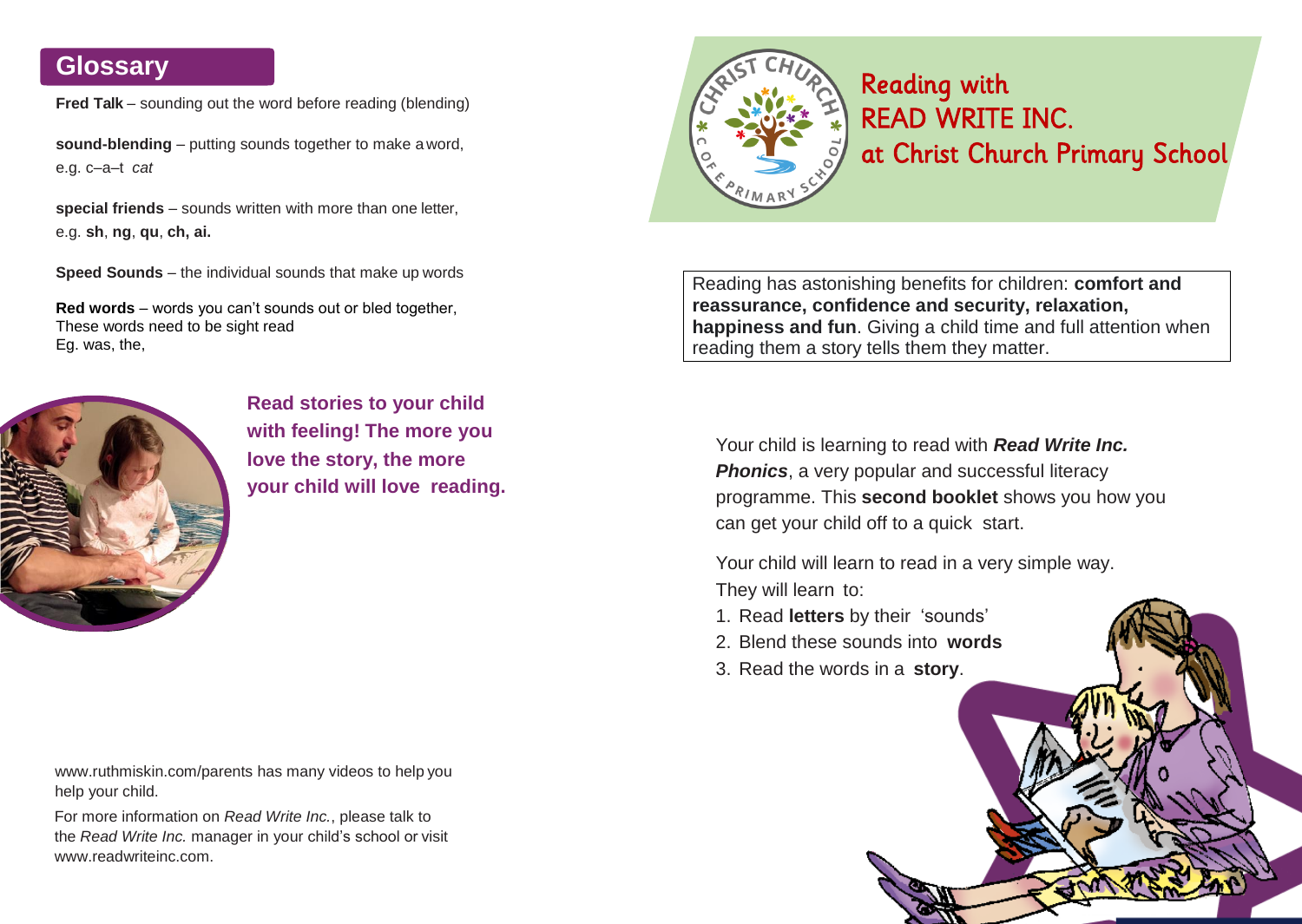# **How will my child learn to read?** *How to listen to your child read*

### Set one Speed sounds -

- Set 1 Speed Sounds: these are sounds written with one letter: **m a s d t i n p g o c k u b f e l h r j v y w z x** and sounds written with two letters • (your child will call these 'special friends'): **sh th ch qu ng nk ck**
- Words containing these sounds, by sound-blending, e.g. m–a–t *mat*, c–a–t *cat*, g–o–t *got*, f–i–sh *fish*, s–p–o–t *spot*, b–e–s–t *best*, s–p–l–a–sh *splash*
- Blending Books and Red, Green and Purple Storybooks.

Set two Speed Sounds -

- Set 2 Speed Sounds: **ay ee igh ow oo oo ar or air ir ou oy**
- Words containing these sounds
- Pink, Orange and Yellow Storybooks.

Set three Speed sounds -

- Set 3 Speed Sounds: **ea oi a-e i-e o-e u-e aw are ur er ow ai oa ew ire ear ure**
- Words containing these sounds
- Blue and Grey Storybooks.



- Do not read the book aloud before your child reads it to you.
- Ask your child to read the sounds and words before they reads the story.
- When your child reads the story, ask him or her to sound out the words that they can't read automatically. Don't allow your child to struggle too much. Praise your child when they succeeds.
- Read back each sentence or page to keep the plot moving. (Your child's energy is going into reading the words not the story.)
- Do not ask your child to guess the word by using the pictures.
- Do it all with patience and love!

We have a story time every day at school so children develop a love of stories. We hope that you will do the same by reading a bedtime story to your child every night. We have wonderfulbooks in school for you to borrow.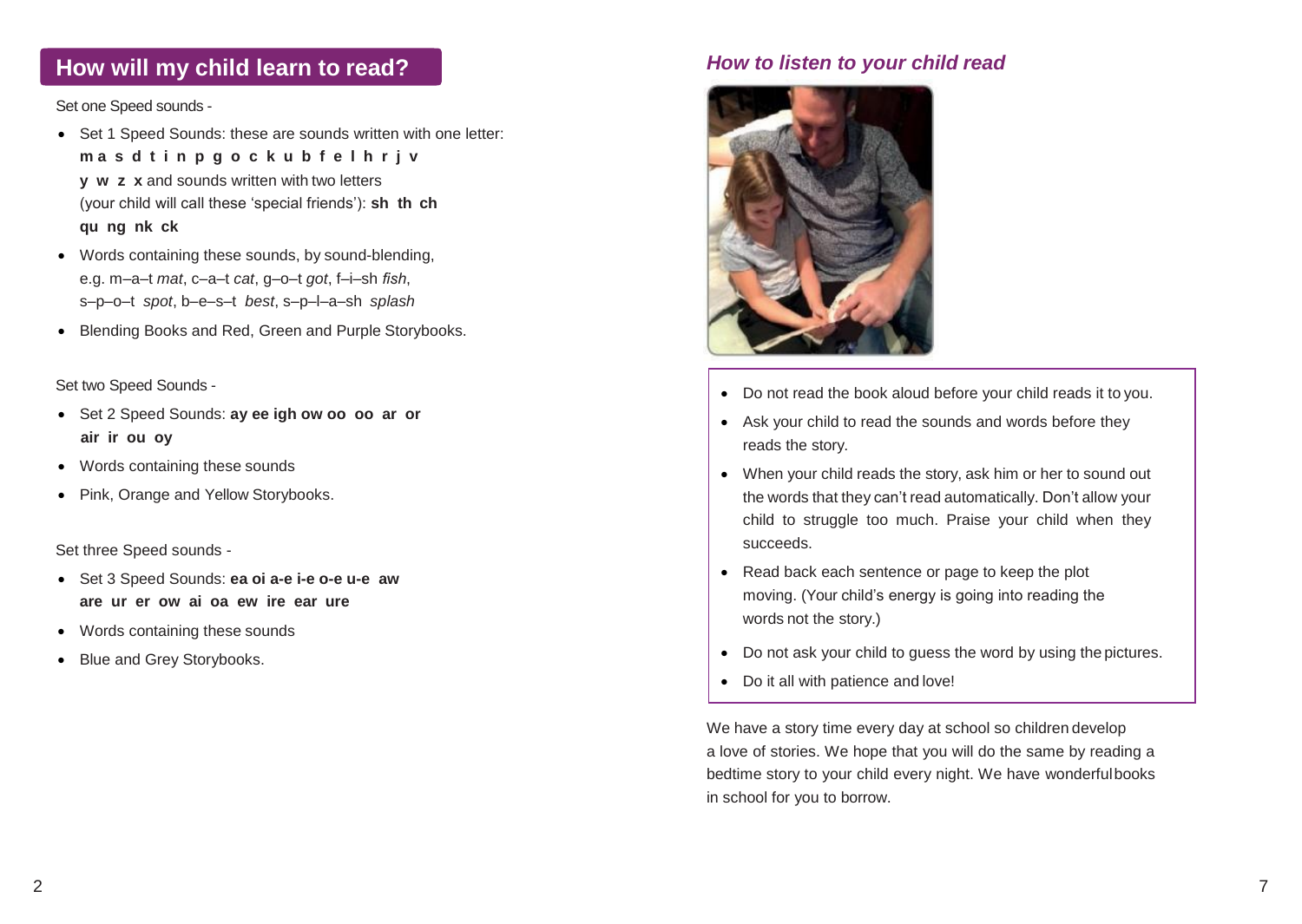# *Book Bag Books*

Your child will bring home a Book Bag Book. This book builds upon the ideas and many of the words in the Storybook they have just read. Your child will need more support in reading this book.

These will be a range of books and styles. We ask the children to read at least five times a week at home with an adult. When you child has read with you, we please ask that you write in their reading record with the date, title and number of pages read. This way we can see who has read five times and who will be awarded a reading ribbon each week.





# *Help your child read the Speed Sounds*

Your child will bring home a set of the Seed Sounds cards or a Sound mat.

Each sound has a picture and phrase to help your child remember the sound. For example:

- the sound 'ay' has the phrase 'May I play?' with a picture of children playing together
- the sound 'ee' has the phrase 'What can you see?' with a picture of two boys in a tree.



To help your children learn these, they can read each of the sounds, then play "Fastest finger first!" A game where you say a sound and then it is a race to point to the sound.